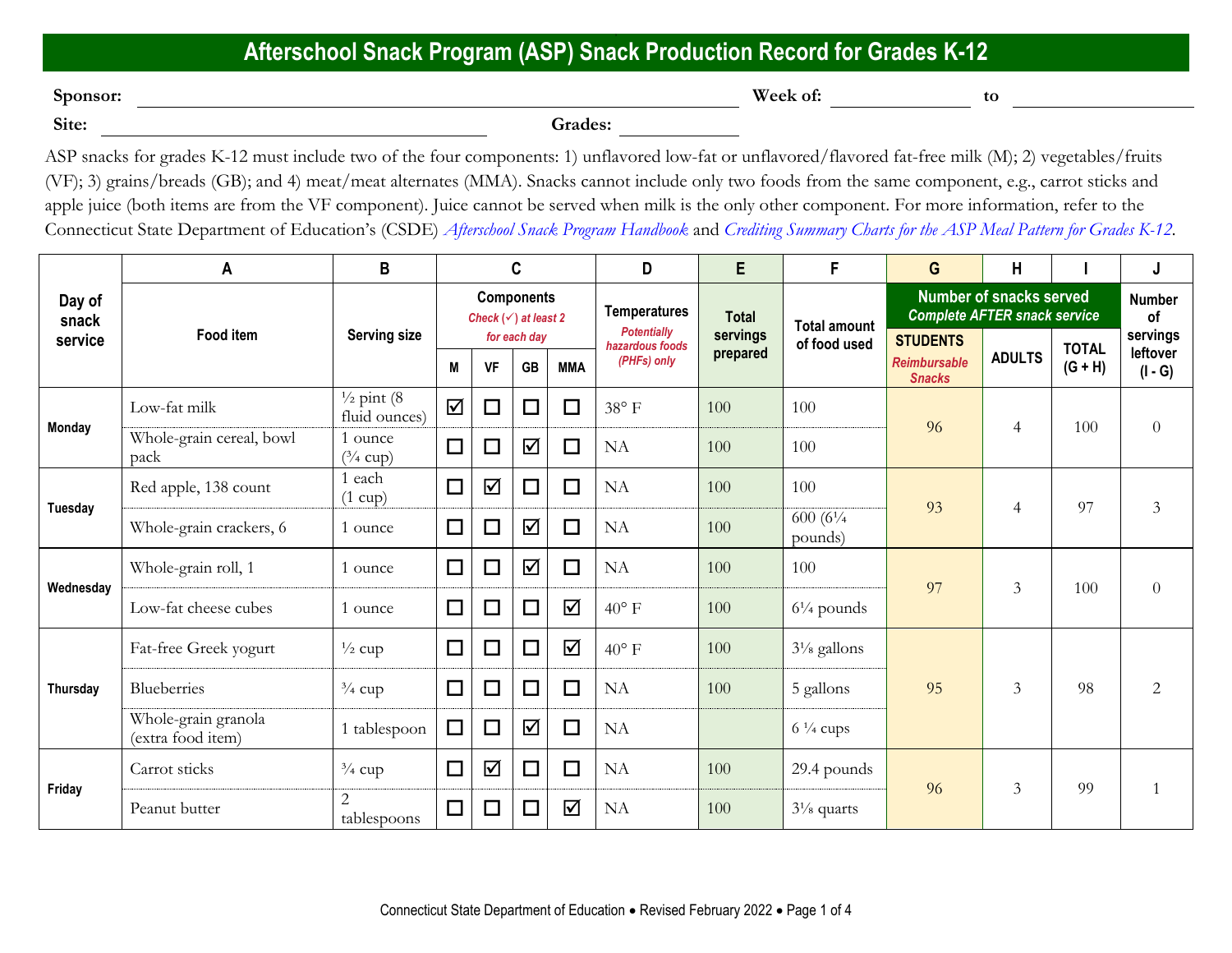## **Instructions**

Complete columns A-F *before* snack service.

- **Column A – food item:** List each food item from the planned snack menu.
- **Column B – Serving size:** For each food item in column A, list the serving size. The serving size must be **at least the minimum quantity**  required by the *[ASP Meal Pattern for Grades K-12](https://portal.ct.gov/-/media/SDE/Nutrition/ASP/Meal_Pattern_ASP_grades_K-12.pdf)*.
- **Column C – Components:** Check (✓) the snack components provided. There must be **at least two** components. For information on the ASP meal pattern and crediting requirements, refer to the CSDE's *[ASP Meal Pattern for Grades K-12](https://portal.ct.gov/-/media/SDE/Nutrition/ASP/Meal_Pattern_ASP_grades_K-12.pdf)* and *[ASP Handbook:](https://portal.ct.gov/-/media/SDE/Nutrition/ASP/ASP_Handbook.pdf)*
- **Column D – Temperatures for PHFs:** When applicable, check and record the actual temperature of any PHFs with a properly calibrated clean and sanitized thermometer. PHFs support the rapid growth of bacteria and must be kept hot (135° F or hotter) or cold (41° F or colder), per the Food and Drug Administration's (FDA) Food Code. For more information, visit the CSDE's [Food Safety for Child Nutrition Programs](https://portal.ct.gov/SDE/Nutrition/Food-Safety-for-Child-Nutrition-Programs) webpage.
- **Column E – Total servings prepared:** For each snack component, indicate the total number of servings prepared for students.
- **Column F – Total amount of food used:** For each snack component, indicate the total amount of food used to meet the meal pattern requirements. This is based on the serving size (column B) and the number of planned snacks (column E). For example, if a site serves 100 children a snack of a 1-ounce whole-grain roll with 1 ounce of low-fat cheese, the total food used is 100 rolls and 6.25 pounds of low-fat cheese. Use the USDA's *[Food Buying Guide for Child Nutrition Programs](https://www.fns.usda.gov/tn/food-buying-guide-for-child-nutrition-programs)* to determine the amount of purchased food that meets the requirements. For processed foods, refer to the product's Child Nutrition (CN) label or product formulation statement (PFS). For more information, refer to the CSDE's resources, *[Child Nutrition \(CN\) Labeling Program](https://portal.ct.gov/-/media/SDE/Nutrition/NSLP/Crediting/CN_Labeling_Program.pdf)*, *[Product Formulation Statements](https://portal.ct.gov/-/media/SDE/Nutrition/NSLP/Crediting/PFS.pdf)*, *[Accepting Processed Product Documentation in the NSLP and SBP](https://portal.ct.gov/-/media/SDE/Nutrition/NSLP/Crediting/Accepting_Procssed_Product_Documentation_SNP.pdf)*, and *[Crediting Commercial Meat/Meat Alternate Products in the NSLP and SBP](https://portal.ct.gov/-/media/SDE/Nutrition/NSLP/Crediting/CreditCommercialMMASNP.pdf)*; and visit the "[Crediting Commercial Processed Products](https://portal.ct.gov/SDE/Nutrition/Crediting-Foods-in-School-Nutrition-Programs#CommercialProducts)" section of the CSDE's [Crediting Foods in School Nutrition Programs](https://portal.ct.gov/SDE/Nutrition/Crediting-Foods-in-School-Nutrition-Programs) webpage. Foods made from scratch must have a standardized recipe that documents crediting information. For more information, visit the "[Crediting Foods Made from Scratch](https://portal.ct.gov/SDE/Nutrition/Crediting-Foods-in-School-Nutrition-Programs#ScratchFoods) " section of the CSDE's [Crediting Foods in School](https://portal.ct.gov/SDE/Nutrition/Crediting-Foods-in-School-Nutrition-Programs)  [Nutrition Programs](https://portal.ct.gov/SDE/Nutrition/Crediting-Foods-in-School-Nutrition-Programs) webpage.

Complete columns G-J *after* snack service.

- **Column G – Number of snacks served (STUDENTS):** Indicate the total number of snacks taken by students. This is the total number of reimbursable snacks served for the day.
- **Column H – Number of snacks served (ADULTS):** Indicate the total number of snacks taken by adults. Adult snacks are not reimbursable.
- Column I Number of snacks served (TOTAL): Indicate the total number of snacks taken by students and adults. This equals column G plus column H.
- **Column J Number of servings leftover:** Indicate the total number of servings that were prepared but not served. This equals column I minus column G.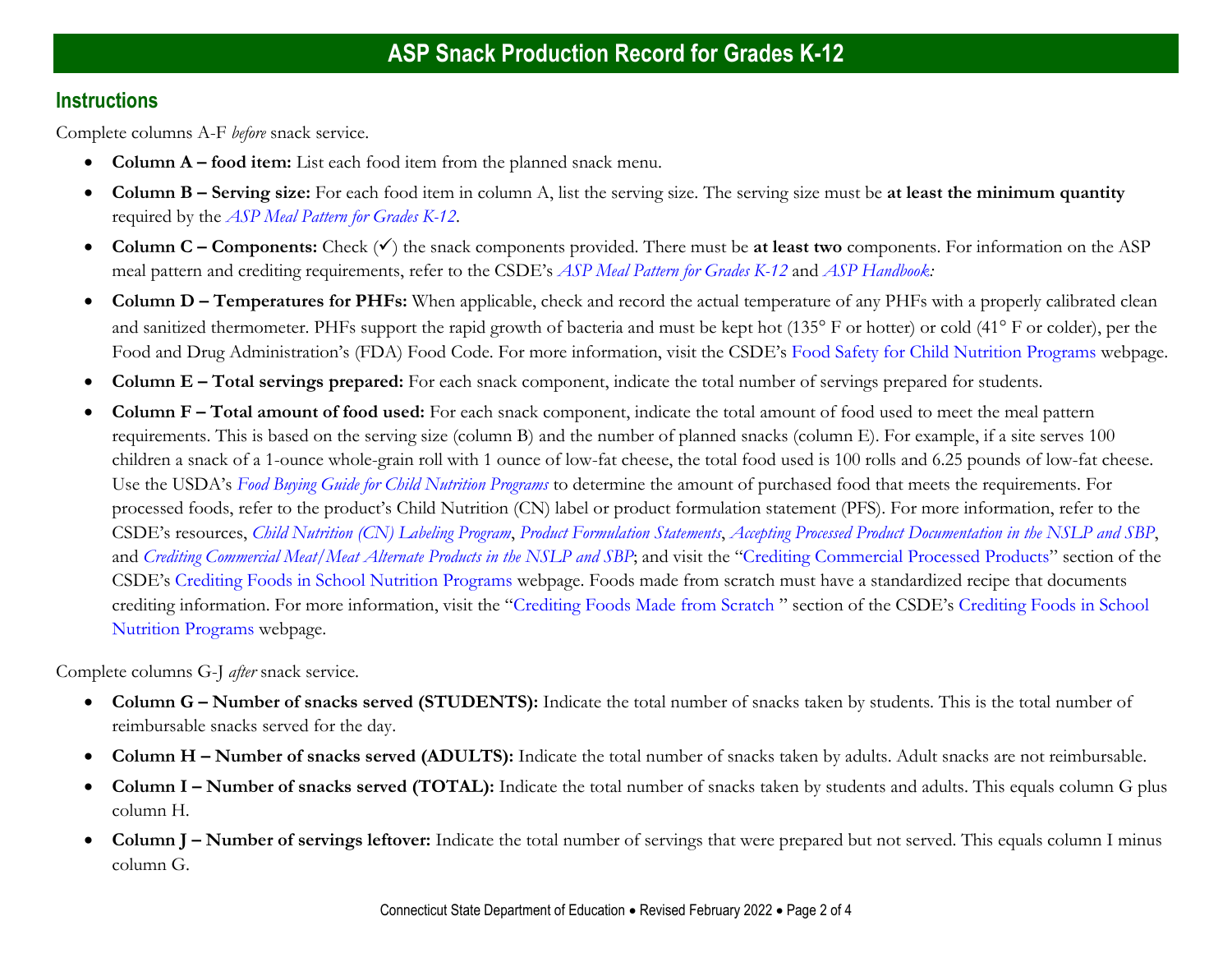## **Resources**

- Afterschool Snack Program (CSDE website): [https://portal.ct.gov/SDE/Nutrition/Afterschool-Snack-Program](http://portal.ct.gov/SDE/Nutrition/Afterschool-Snack-Program)
- Afterschool Snack Program Handbook (CSDE): [https://portal.ct.gov/-](https://portal.ct.gov/-/media/SDE/Nutrition/ASP/ASP_Handbook.pdf) [/media/SDE/Nutrition/ASP/ASP\\_Handbook.pdf](https://portal.ct.gov/-/media/SDE/Nutrition/ASP/ASP_Handbook.pdf)
- Afterschool Snack Program Meal Pattern for Grades K-12 (CSDE): [https://portal.ct.gov/-/media/SDE/Nutrition/ASP/](https://portal.ct.gov/-/media/SDE/Nutrition/ASP/‌Meal_Pattern_ASP_grades_K-12.pdf) [Meal\\_Pattern\\_ASP\\_grades\\_K-12.pdf](https://portal.ct.gov/-/media/SDE/Nutrition/ASP/‌Meal_Pattern_ASP_grades_K-12.pdf)
- Afterschool Snack Program Menu Form for Grades K-12 (CSDE): [https://portal.ct.gov/-/media/SDE/Nutrition/ASP/Forms/](https://portal.ct.gov/-/media/SDE/Nutrition/ASP/Forms/ASPMenuForm_gradesK-12.doc) [ASP\\_Menu\\_Form\\_grades\\_K-12.doc](https://portal.ct.gov/-/media/SDE/Nutrition/ASP/Forms/ASPMenuForm_gradesK-12.doc)
- Afterschool Snack Program Production Record for Grades K-12 Completed Sample (CSDE): [https://portal.ct.gov/-/media/SDE/Nutrition/ASP/Forms/](https://portal.ct.gov/-/media/SDE/Nutrition/ASP/Forms/Production_Record_ASP_grades_K-12_sample.pdf) [Production\\_Record\\_ASP\\_grades\\_K-12\\_sample.pdf](https://portal.ct.gov/-/media/SDE/Nutrition/ASP/Forms/Production_Record_ASP_grades_K-12_sample.pdf)
- Afterschool Snack Program Sample Menu for Grades K-12 (CSDE): [https://portal.ct.gov/-/media/SDE/Nutrition/ASP/](https://portal.ct.gov/-/media/SDE/Nutrition/ASP/Sample_Menu_ASP_grades_K-12.pdf) [Sample\\_Menu\\_ASP\\_grades\\_K-12.pdf](https://portal.ct.gov/-/media/SDE/Nutrition/ASP/Sample_Menu_ASP_grades_K-12.pdf)
- Comparison of Meal Pattern Requirements for Preschool and Grades K-12 in the ASP (CSDE): [https://portal.ct.gov/-/media/SDE/Nutrition/ASP/](https://portal.ct.gov/-/media/SDE/Nutrition/ASP/Comparison_Preschool_Grades_K-12_ASP.pdf) [Comparison\\_Preschool\\_Grades\\_K-12\\_ASP.pdf](https://portal.ct.gov/-/media/SDE/Nutrition/ASP/Comparison_Preschool_Grades_K-12_ASP.pdf)

Connecticut Nutrition Standards (CSDE website): [https://portal.ct.gov/SDE/Nutrition/Connecticut-Nutrition-](http://portal.ct.gov/SDE/Nutrition/Connecticut-Nutrition-Standards)**[Standards](http://portal.ct.gov/SDE/Nutrition/Connecticut-Nutrition-Standards)** 

Crediting Summary Charts for the ASP Meal Pattern for Grades K-12 (CSDE): [https://portal.ct.gov/-/media/SDE/Nutrition/ASP/](https://portal.ct.gov/-/media/SDE/Nutrition/ASP/Crediting_Summary_Charts_ASP_Grades_K-12.pdf) [Crediting\\_Summary\\_Charts\\_ASP\\_Grades\\_K-12.pdf](https://portal.ct.gov/-/media/SDE/Nutrition/ASP/Crediting_Summary_Charts_ASP_Grades_K-12.pdf)

- Healthy Food Certification (CSDE website): [https://portal.ct.gov/SDE/Nutrition/Healthy-Food-Certification](http://portal.ct.gov/SDE/Nutrition/Healthy-Food-Certification)
- List of Acceptable Foods and Beverages (CSDE website): [https://portal.ct.gov/SDE/Nutrition/List-of-Acceptable-Foods](http://portal.ct.gov/SDE/Nutrition/List-of-Acceptable-Foods-and-Beverages)[and-Beverages](http://portal.ct.gov/SDE/Nutrition/List-of-Acceptable-Foods-and-Beverages)
- Noncreditable Foods for Grades K-12 in the ASP (CSDE): [https://portal.ct.gov/-/media/SDE/Nutrition/ASP/](https://portal.ct.gov/-/media/SDE/Nutrition/ASP/Noncreditable_Foods_ASP_grades_K-12.pdf) [Noncreditable\\_Foods\\_ASP\\_grades\\_K-12.pdf](https://portal.ct.gov/-/media/SDE/Nutrition/ASP/Noncreditable_Foods_ASP_grades_K-12.pdf)
- Resources for the School Meal Patterns for Grades K-12 (CSDE): [https://portal.ct.gov/-/media/SDE/Nutrition/NSLP/MealPattern/](https://portal.ct.gov/-/media/SDE/Nutrition/NSLP/MealPattern/Resources_School_Meal_Patterns_grades_K-12.pdf) [Resources\\_School\\_Meal\\_Patterns\\_grades\\_K-12.pdf](https://portal.ct.gov/-/media/SDE/Nutrition/NSLP/MealPattern/Resources_School_Meal_Patterns_grades_K-12.pdf)